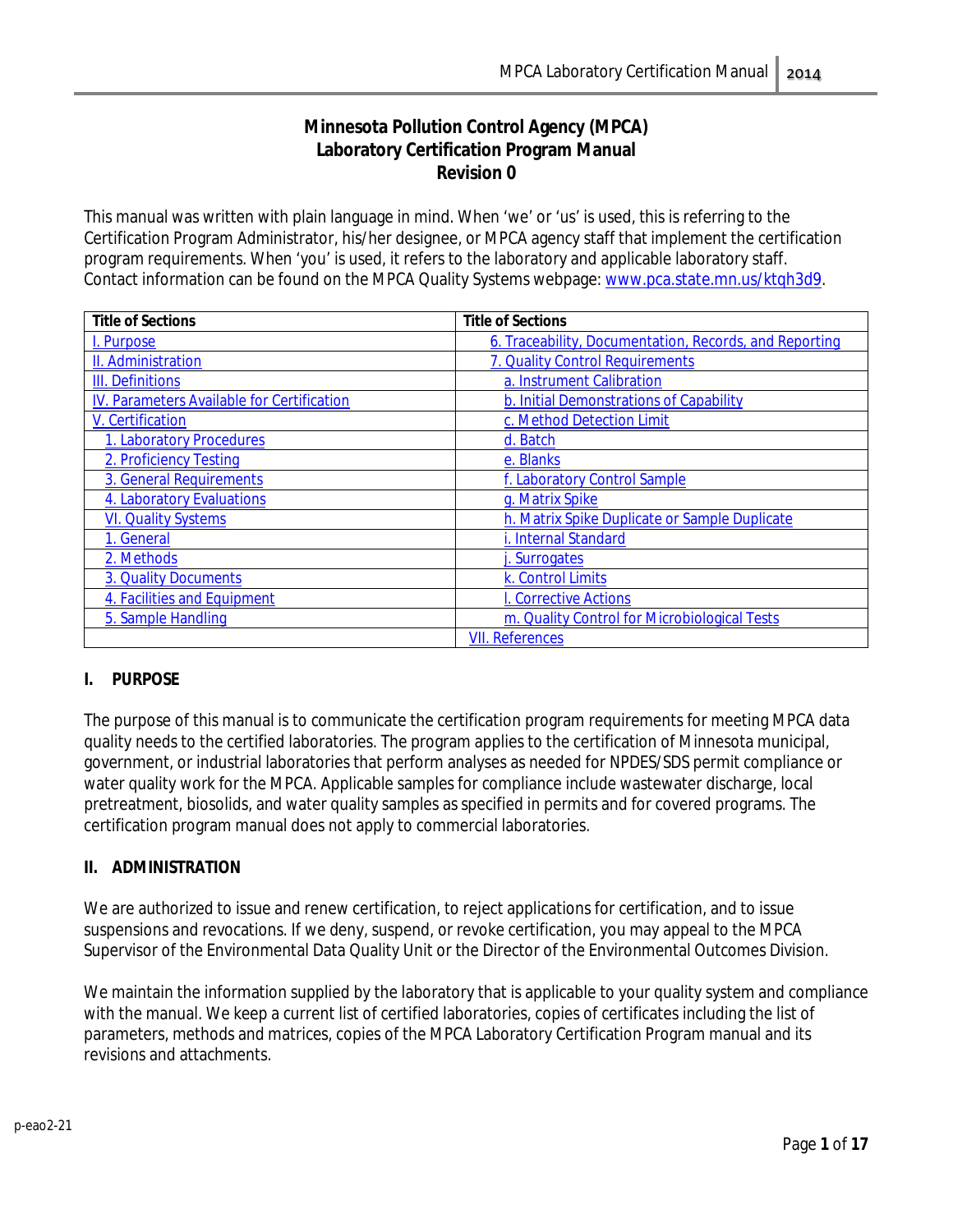We will meet with the MPCA Laboratory Certification Steering Committee for advice on training and outreach activities, manual updates, laboratory evaluation summaries, and annual fees.

### <span id="page-1-0"></span>**III. DEFINITIONS** See Attachment 1.

#### <span id="page-1-1"></span>**IV. PARAMETERS AVAILABLE FOR CERTIFICATION**

The parameters available for certification are included in Attachment 2.

Analysis of field parameters: dissolved oxygen, pH, temperature, conductivity and total residual oxidants when performed as field tests, do not require analysis by a certified laboratory. However, these tests are available for certification. Facilities that perform analyses and report results for field parameters are required to meet the Clean Water Act, permit, and approved method requirements as written in the most current update of 40 CFR Part 136.

Analysis of Whole Effluent Toxicity does not require certification. This testing is reviewed by specialists at the MPCA due to specific technical requirements.

If you need additional parameters or methods other than those found in Attachment 2 and 40 CFR Part 136, contact us and we will provide you with the procedure to obtain certification, if eligible.

#### <span id="page-1-2"></span>**V. CERTIFICATION**

The following is a list of requirements for Certification which must be met prior to certification. Once certified, it is a violation to not meet each of the following requirements.

<span id="page-1-3"></span>1. Laboratory Procedures.

Analytical methods, sample preservation, sample containers and sample holding times are required to conform to the requirements in: 40 CFR part 136 and 40 CFR Part 503, as amended; and Test Methods for Evaluating Solid Waste, SW-846, as amended and published as final.

When the test methods and regulation requirements are more stringent than the manual, you must meet the more stringent requirement unless the agency grants specific, alternative allowances. When it is not clear which of the requirements is more stringent, you must follow the test methods or regulations. We have the authority to make decisions concerning stringency when the applicability of a requirement is questioned.

We may approve other analytical procedures, parameters, or parameter method technologies that have been demonstrated to produce verifiable and repeatable results and that have a widespread acceptance in the scientific community using the Alternate Testing Procedure (ATP) approval process in 40 CFR Part 136. If an ATP is needed, you may request this by writing to us. The request should include the supporting documentation listed in 40 CFR Part 136.5. The MPCA also has guidance a[t www.pca.state.mn.us/ktqh3d9](http://www.pca.state.mn.us/ktqh3d9) .

#### <span id="page-1-4"></span>2. Proficiency Testing (PTs).

The requirements for Proficiency testing are established in part 7001.4390 and must be followed.

In the case of unacceptable results for multiple analytes, a laboratory must not fail the same analyte within a test method on two consecutive PT studies even if the method as a whole is considered acceptable by the PT vendor. This type of failure requires immediate corrective action including the generation of a corrective action report and the ordering and analysis of another PT sample containing the failed analyte. If the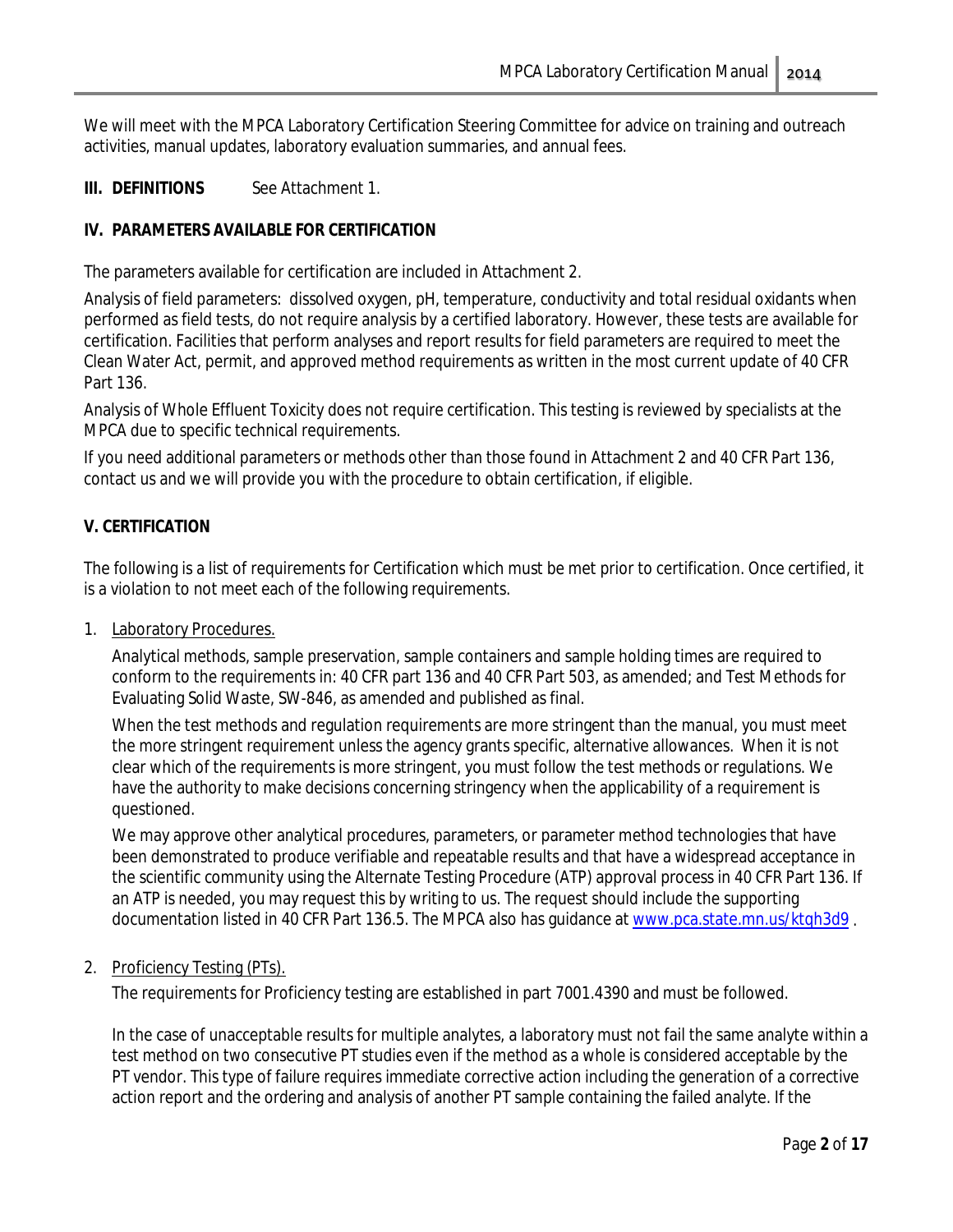laboratory fails the same analyte in two consecutive PTs their results for that analyte will be considered unacceptable to the MPCA until they can demonstrate they have taken corrective action and can produce an acceptable PT result.

- <span id="page-2-0"></span>3. General Requirements.
	- a. Personnel: You are required to have personnel on staff that have the education, training or experience that allows them to meet the requirements of this manual. At least one individual within the organization is to be identified to us as responsible for the laboratory quality system. You are responsible for updating us when there are changes in contact information within 30 days of the change.
	- b. Facilities and Equipment: You are required to have the appropriate, properly maintained equipment. The facility must be appropriate for analyzing samples. You are responsible for notifying us if there are changes in location or address within 30 days of the change.
	- c. Quality System: You are required to have a Quality Assurance and Quality Control Program that meets the manual requirements, including procedures for proper documentation.
	- d. External Evaluations: We will perform on-site evaluations. You must make the time and all relevant records available for the laboratory evaluation.
	- e. Records: You are required to have procedures for proper documentation. If you accept samples from another laboratory or facility, you are required to maintain any analytical records needed to determine compliance with this manual. All records shall be made available to the permittee providing the samples, as well as to the MPCA, upon request.
	- f. Subcontracting: If you need to have samples for permit required testing analyzed by another laboratory, you must use laboratories that have valid certifications under this manual or by another approved accrediting authority.

Refer to the Quality Systems and Laboratory Evaluation sections for additional information and requirements.

- <span id="page-2-1"></span>4. Laboratory Evaluations.
	- a. We will perform on-site evaluations to determine your ability to meet the requirements in this manual along with the requirements for the test methods.
	- b. We will conduct on-site evaluations if we determine it is necessary to verify corrective action implementation of previously cited deficiencies or if there is reason to believe a laboratory is not in compliance with this manual.
	- c. We will use procedures for the evaluations that are documented and promote consistency. You will be provided with feedback forms that may be used to communicate to the Supervisor of the Environmental Data Quality Unit.
	- d. We will document the deficiencies discovered during an on-site evaluation in a report that will be provided to you.
	- e. Evaluation corrective action and response.
		- 1. You are required to respond in writing to the evaluation report and to document corrective actions to address the deficiencies. The responses are due 30 days from the date of evaluation report and you need to include supporting documentation showing that the issues are resolved. If you need more time, contact us to discuss the delay and negotiate an expected delivery date.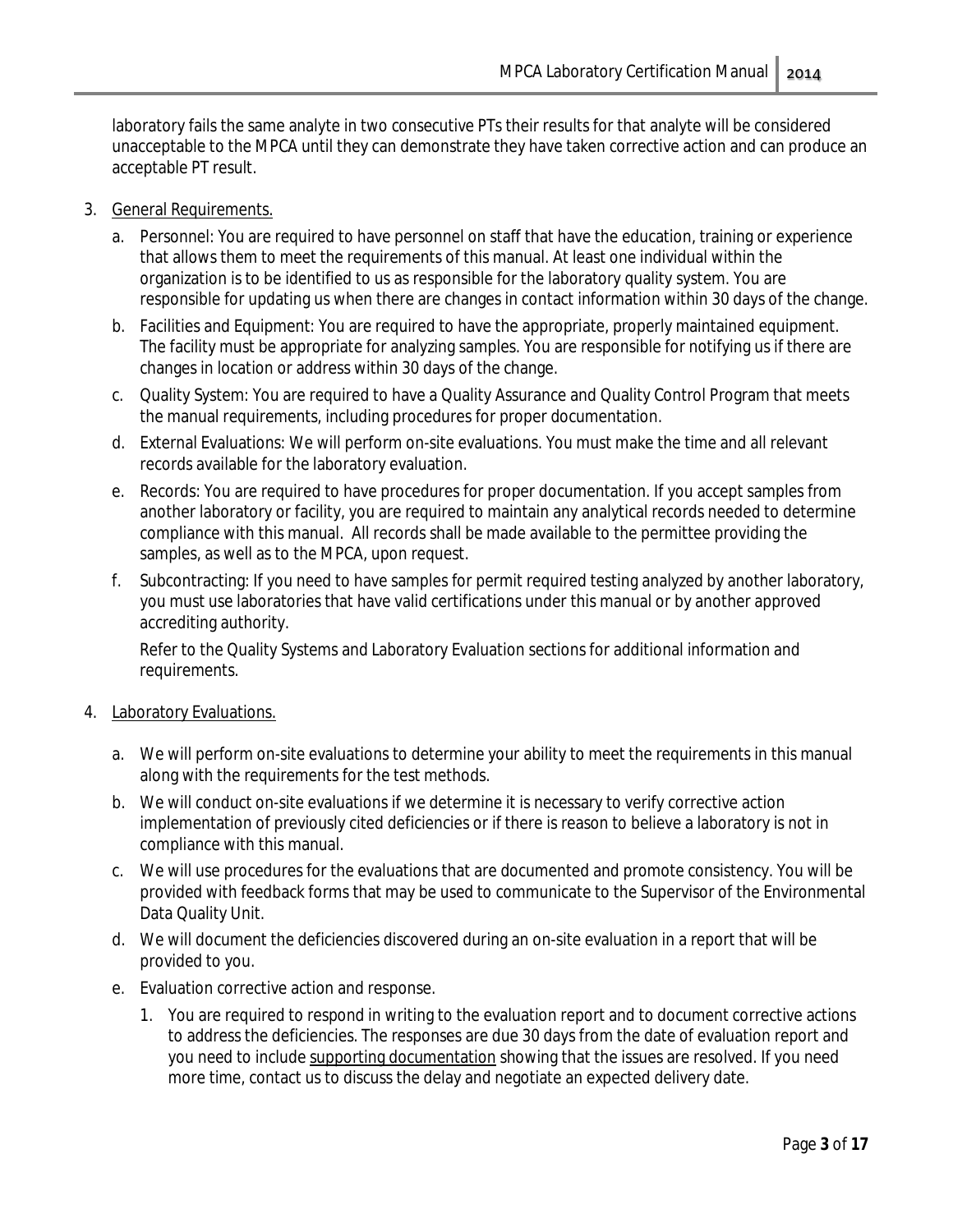- 2. We will review the response submitted and inform you whether the response and supporting documentation address all of the deficiencies satisfactorily or if additional action or documentation is needed.
- 3. If we need additional action or documentation, we will discuss this with you and will agree on a date for the second response.
- 4. If the second response is insufficient, another on-site evaluation or enforcement may be needed. If another on-site evaluation is needed to determine compliance with this manual, we will let you know the deadlines for the resolutions of remaining deficiencies.
- 5. When we determine that the submitted corrective action plan(s) address all of the deficiencies, the laboratory will be informed in writing.

## <span id="page-3-0"></span>**VI. QUALITY SYSTEMS**

<span id="page-3-1"></span>1. General.

The laboratory Quality System is an overall program that includes the Quality Assurance (QA) policies that specify the measures required to produce defensible data with known precision and accuracy along with the Quality Control (QC) processes needed to demonstrate the laboratory's competence and to ensure and document the quality of the analytical data.

The manual will clarify the requirements related to the use of approved methods, quality assurance, equipment, personnel, sample handling, documentation requirements, and QC requirements. You are required to have at least one individual within the organization identified as responsible for the laboratory's quality system and the requirements in this manual.

<span id="page-3-2"></span>2. Methods.

You are required to use methods for environmental testing approved by covered programs under this manual, suitable for the matrix, analyte, and expected level of analyte, regulatory limit and potential interferences in the samples to be tested. When methods are not prescribed by covered programs under this manual or permits issued by the MPCA, you must contact us to provide assistance in selecting a method that is suitable.

Approved analytical methods can found in the most recent update of 40 CFR part 136 and 40 CFR Part 503, as amended. Refer to the Certification Section, Laboratory Procedures, for additional information.

<span id="page-3-3"></span>3. Quality Documents.

The document information below, where applicable, is required to be included or referenced in your Quality Manual and/or Standard Operating Procedures (SOPs). You may organize these documents in a manner that works for you. If an item is needed as part of the Quality Manual, but is found in the SOP, the SOP can be referenced.

The documents must be revised to address any changes. The SOPs need to be reviewed each year and the Quality Manual every two years. The laboratory is responsible for submitting the current documents to us.

a. Quality Manual.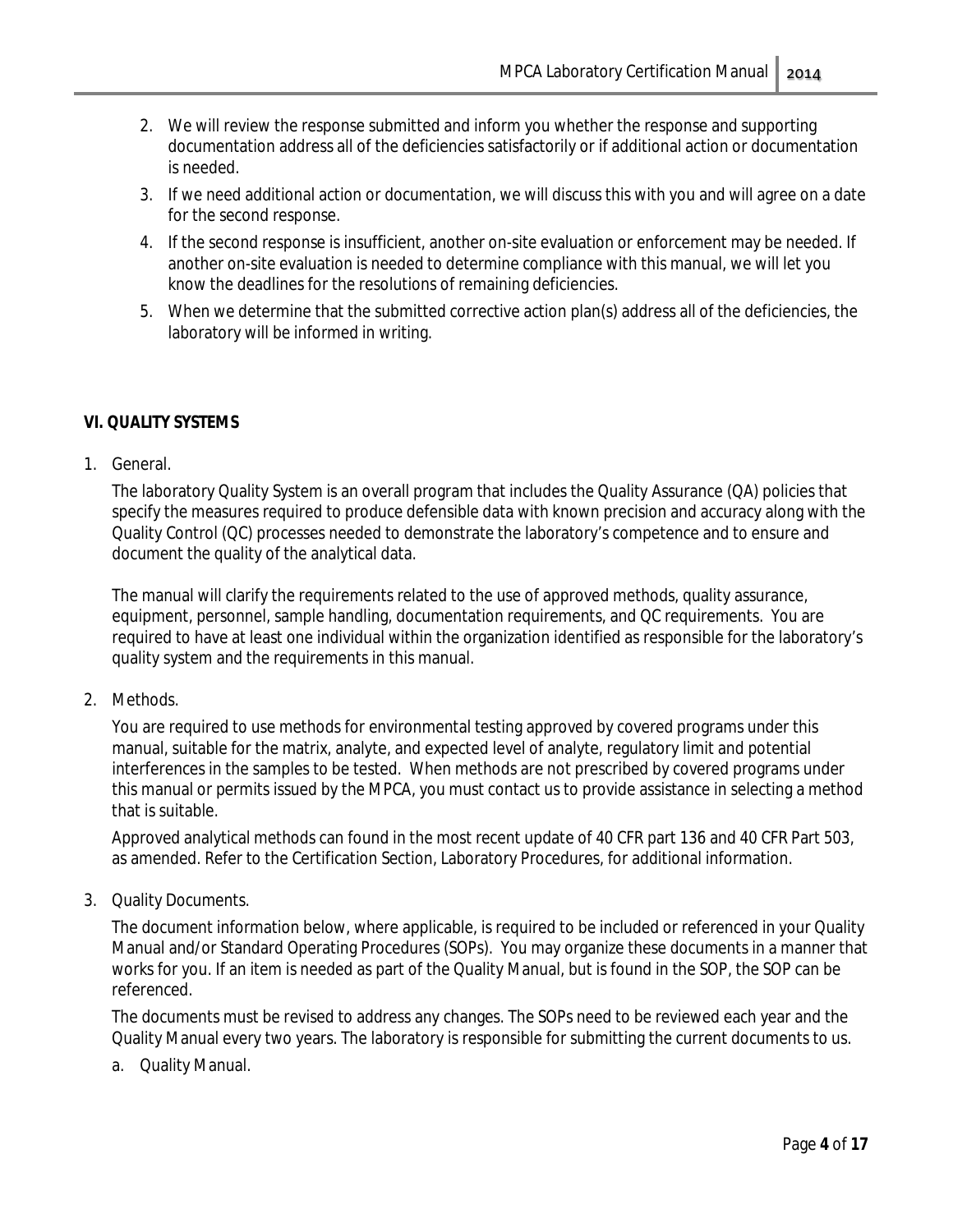You are required to have a document defining the analytical quality control practices applicable to the certified parameters. The quality manual must include the name of the laboratory/facility, and effective date. All personnel must follow the policies and procedures in the quality manual. Below are the items to include or reference:

- 1. The name of the person responsible for the Quality System.
- 2. The organizational structure.
- 3. All policies and procedures that define the quality system.
- 4. A list of the major analytical instrumentation and support equipment.
- 5. The procedures for sample handling and preservation, including containers.
- 6. The traceability of standards, reference materials, and reagents used to obtain all results and measurements. You must be able to link the standards and reagents to the sample results.
- 7. The calibration, verification, and maintenance of major analytical instruments and support equipment.
- 8. The procedures and frequency for method detection limit studies or verifications and how reporting limits are determined.
- 9. The procedures for evaluating quality control samples, including (but not limited to) method blanks, laboratory control samples, laboratory control sample duplicates, matrix spike samples, matrix spike duplicates or sample duplicates.
- 10. If applicable, for bacterial methods, include the required QC checks for the positive and negative controls, sterile blanks, duplicate samples, and known quantitative cultures (when required).
- 11. Procedures for initiating, investigating, resolving and documenting corrective action addressing QA/QC failures or other discrepancies.
- 12. Procedures for reviewing data and reporting results.
- 13. Recordkeeping the maintenance of records and documents associated with analyses.
- b. Standard Operating Procedures (SOPs).

Standard Operating Procedures describe the analytical methods to be used in the laboratory in sufficient detail that a competent analyst unfamiliar with the method can conduct a reliable review and/or obtain acceptable results. SOPs are unique to the laboratory, describing tasks performed on a day-to-day basis, tailored to the laboratory's own equipment, instrumentation and sample types.

The SOPs must include the name of the laboratory/facility, the effective date(s), and may be included as part of the Quality Manual. Personnel are required to understand and follow all the procedures. Below are the items to include or reference:

- 1. Identification of the Method Reference(s).
- 2. Applicable analytes.
- 3. Applicable matrices.
- 4. Method sensitivity Method Detection Limit.
- 5. Interferences.
- 6. Equipment and Supplies.
- 7. Reagents and Standards.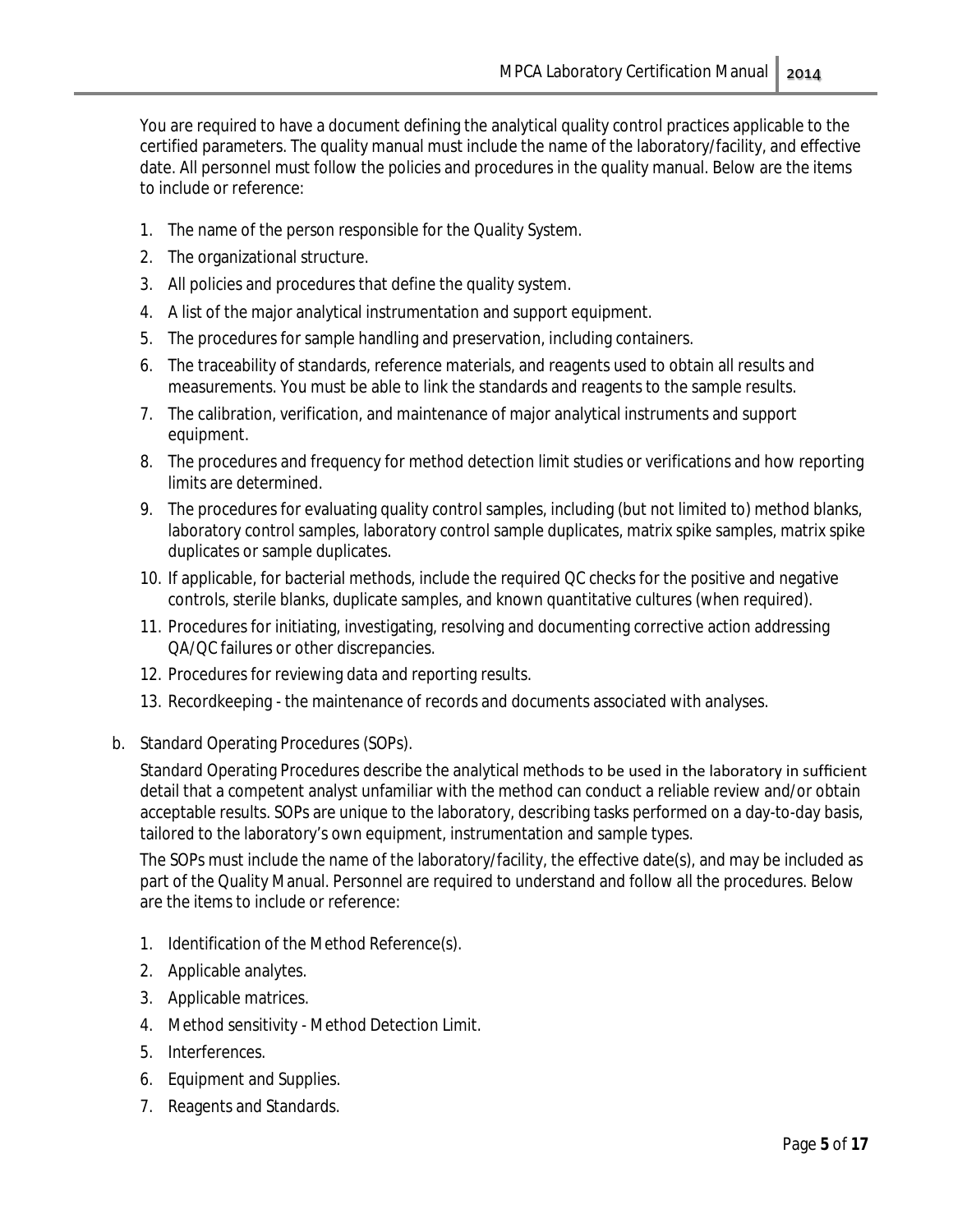- 8. Sample preservation, storage and hold time.
- 9. Quality Control: including the demonstration of capability procedure and acceptance criteria; the QC samples analyzed, their frequency and acceptance criteria.
- 10. Calibration and Standardization, including zeroing of the instrument and acceptability of the initial calibration.
- 11. Procedures for preparation and analysis.
- 12. Corrective actions for out of control data.
- <span id="page-5-0"></span>4. Facilities and Equipment.

You must maintain the laboratory facilities and the equipment. The equipment must be able to meet the minimum criteria of the approved methods, the requirements in this manual, and meet the sensitivity applicable to meet permit limits. This also includes the source of water used, along with the glassware, chemicals, supplies and other equipment required to perform all the analytical procedures applicable to the certified parameters.

a. Analytical Instrumentation. The instruments must be operated by trained personnel who follow the instructions for their proper use and maintenance. The analytical instrumentation is required to be included or referenced in your Quality Manual and SOPs. The instructions for use and maintenance must be available to the analysts.

If the instruments indicate that contamination or other issues are affecting results, the instrument may require maintenance, inspection, or cleaning. If it is necessary, take the instrument out of service. Once returned to service, you must assess and ensure the equipment calibration and function will meet requirements before analyzing samples and reporting results. You must document the maintenance done.

b. Support Equipment.

You must maintain support equipment to ensure proper working order. If you need to remove support equipment from service due to performance, you must assess and ensure the equipment meets the requirements before it is used in support of the generation of sample results. You must document the measurements and any maintenance completed.

- 1. Support equipment needs to be calibrated or verified at least annually and in accordance with the manufacturer's requirements. These checks need to include the range of use (when needed) and be done using reference materials traceable to NIST (where available). The acceptable criteria for the checks are in accordance with approved test methods, MPCA guidance, or, in their absence, established by the manufacturer.
- 2. Types of support equipment and the calibration/verification requirements:
	- (a) Thermometer/thermistor devices used to measure the temperature: if the certificate supplied by the manufacturer includes a calibration expiration date, you are required to calibrate/verify them prior to this date. Then, you are required to calibrate/verify them within one year. If a calibration expiration date is not indicated, the checks must be done each year. The calibration/verification is completed with thermometers traceable to NIST. Alternatively, they can be replaced with currently certified thermometers.
	- (b) Equipment requiring temperature measurement:

Temperature measurements apply to: laboratory refrigerators, freezers, ovens, incubators, water baths, autoclaves, hot blocks or hot plates, and when required, room temperature.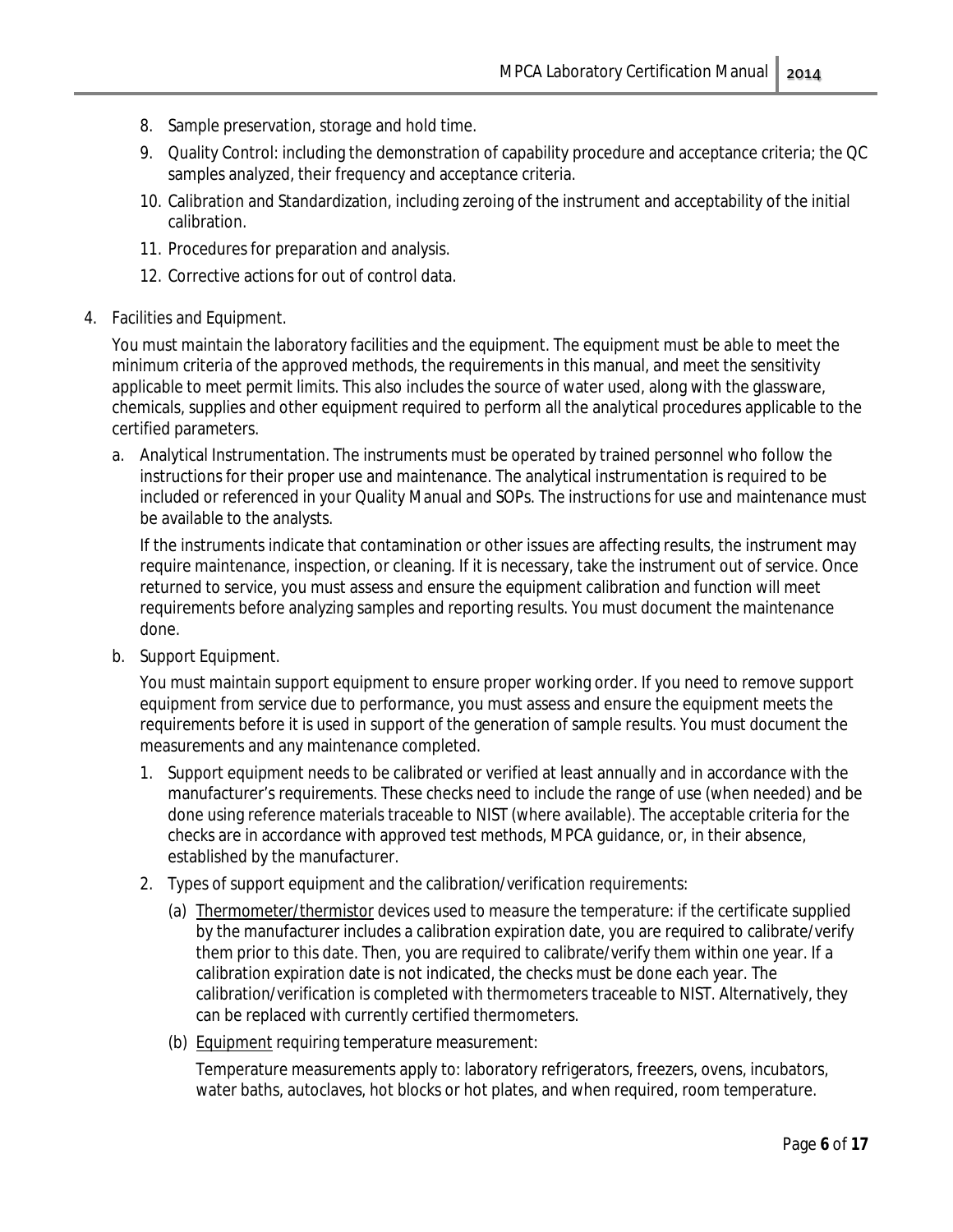Record the temperatures on days of use, and per the method, and meet the temperature requirements. You must record the value with the appropriate correction factor, the date, time and initials. Also, document time periods when specific timing is required by the method. For example, in the BOD analysis, document the time and date the samples are placed in the incubator and the time and date the samples are taken out of the incubator.

- (c) Balances. You must check analytical balances on days of use with at least 2 certified weights. The weights used should bracket the range of use or per method requirement. The balance checks must meet the tolerances applicable to their use. You are required to also check nonanalytical balances on days of use. Balances should be evaluated by a qualified vendor each year as an additional check on the balance and the weights.
- (d) Weights used for analytical balances. These must be traceable to NIST, be ASTM Class 1 or 2 or equivalent quality, and be used within the calibration certification expiration date. Recertification by appropriate vendors of the weights is required prior to the expiration date, and within five years of the last calibration. You must handle the weights correctly to protect their integrity.
- (e) Mechanical and automatic volumetric dispensing devices: you must check these for accuracy at least quarterly when they are in use. Types of this equipment include those that have an accuracy requirement, such as: mechanical pipettes, micro-pipettes, burettes and automatic dilutors and dispensers. This requirement does not apply to gas-tight glass microliter syringes or class A glassware.
- (f) Glassware: if you are using glassware that is Class A, you may use the manufacturer's certificate. Verify Class B glassware before using for the first time or once per lot.
- <span id="page-6-0"></span>5. Sample Handling.
	- a. You are required to follow the sample preservation procedures and holding times required by state and federal regulations. Refer to Table II, in the most recent update of 40 CFR Part 136, for the container, preservation, and holding times for aqueous samples to be analyzed for compliance with the Clean Water Act. Refer to the Sampling and Analysis section in 40 CFR Part 503, as amended, for requirements related to biosolids, for container, preservation and hold times or alternatively refer to updated versions of SW–846 "Test Methods for Evaluating Solid Waste". Reference methods may include additional information.
	- b. Document sample collection information such as: location, date, time, and collector initials. Collect enough sample so all the testing can be done to the sensitivity needed. Protect samples from breakage or contamination. Contamination can be from the environment, containers, reagents, and materials used.
	- c. Samples need to be received and maintained in the condition needed for the analytical method intended. If you complete analysis for other facilities, see below.
	- d. You must preserve samples correctly and check and document the preservation. If you complete analysis **only for samples generated by your facility**, once you have shown the chemical preservation is sufficient over time, you may reduce the pH checks to each season or whenever there is a suspected change in the matrix.
	- e. Sample storage. You must have procedures and facilities for the proper storage of samples that protects the samples from contamination, loss or damage or deterioration. Store samples separately from food, standards, reagents and other sources that could potentially cause contamination. Sample extracts and digestates need to be stored according to the method requirements and this manual.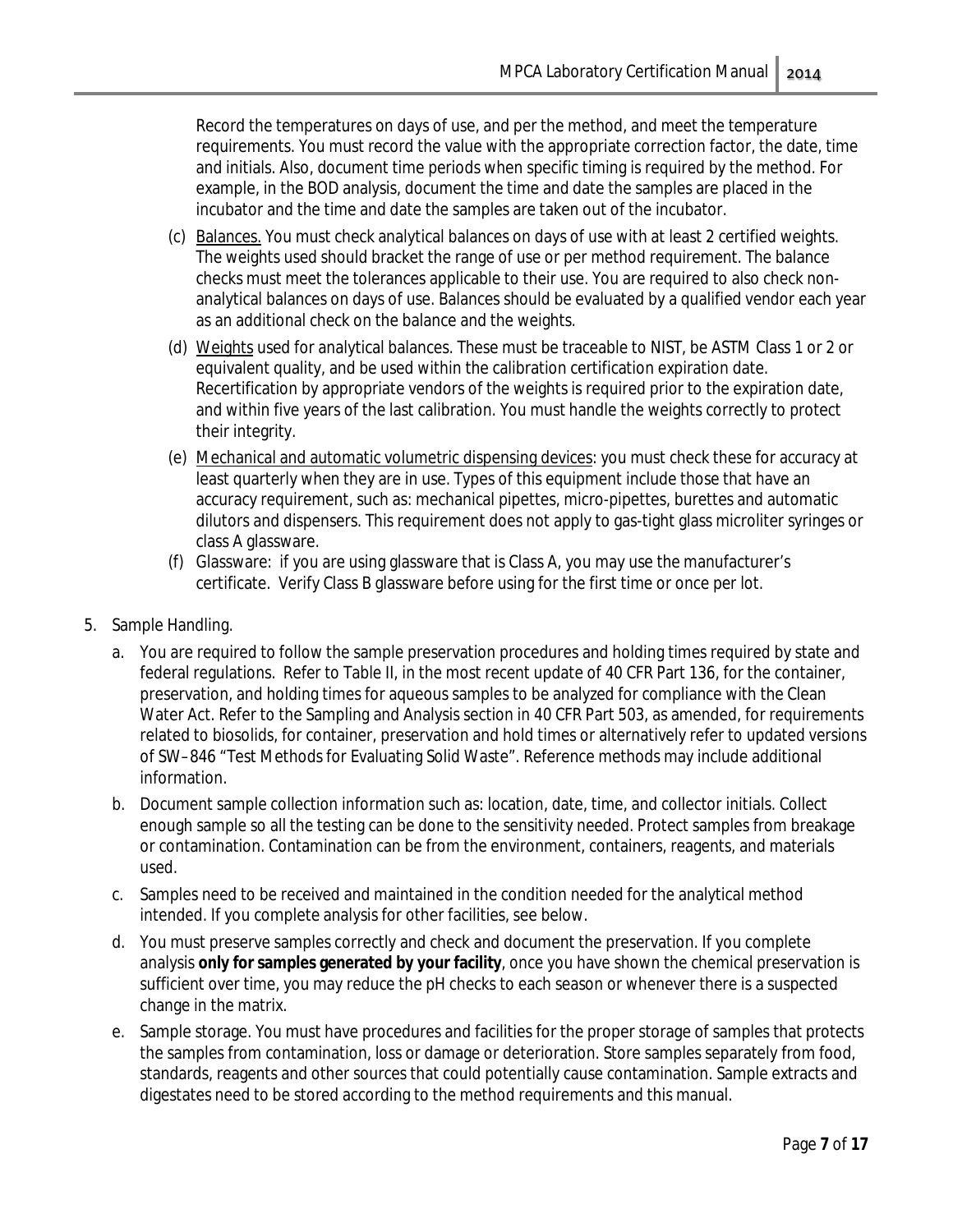- f. When you complete analyses for samples accepted from other facilities, you are required to make sure additional documentation is done:
	- 1. Document the receipt and condition of all samples in hard copy or electronic records. Document any departures from the requirements.
	- 2. The name of the facility submitting samples.
	- 3. The dates of sample collection (and time of collection if holding times are 48 hrs. or less).
	- 4. The facility relinquishing the samples include the personnel signature, date and time.
	- 5. The laboratory receiving the samples include the receiver's initials, date and time.
	- 6. The unique sample identification code assigned by the laboratory.
	- 7. Documentation of sample preservation status (chemical and temperature) and other sample conditions on receipt. If the samples do not meet the required preservation, you need to discuss this with the facility. If the samples were just collected and hand delivered, they must show evidence that the cooling process has begun, such as arriving on ice.
	- 8. You are required to have a written policy for sample acceptance and rejection.
	- 9. There must be a link between the sample identification code assigned by the laboratory accepting the samples and the field collection identification assigned by the collector.
	- 10. The requested analyses, and if required, the requested test methods.
- <span id="page-7-0"></span>6. Traceability, Documentation, Records and Reporting.

You must consistently document all records required to ensure reference method and MPCA Laboratory Certification Program manual traceability requirements are met. You are required to maintain all records necessary to allow historical reconstruction of all laboratory activities that contributed to generating reported results. You must handle and store the records and documents in a manner that ensures they are secure and that their retrieval is possible for the required time period.

- a. Recordkeeping.
	- 1. You are required to have a written procedure for the management of all records and documents. You must keep all records and documents that are part of your laboratory quality system according to state and federal requirements. Keep documents pertaining to the analysis of discharge samples applicable to NPDES/SDS permits for a minimum of 3 years and, for biosolids, a minimum of 5 years. Keep records longer than the minimum time if they are needed to reconstruct analytical results during the 3 or 5 year period.
	- 2. If we require a longer time requirement we will send a request to you.
	- 3. If the laboratory changes ownership, or ceases to be certified, you must let us know in writing who is responsible for the retention of the documents and records.
	- 4. You are required to make sure records and documents are legible and their entries are safeguarded against obliteration, erasures, overwriting and corruption. Handwritten records must be in permanent ink. Correct errors by using a single line cross out, and writing the correct value nearby. Corrections should be initialed and dated.
	- 5. You must maintain records and documents that are stored only on electronic media by keeping the hardware and software necessary for their retrieval and reproduction into hard copy for a minimum of 3 years for NPDES/SDS permit related results and 5 years for biosolids.
- b. Administrative records required.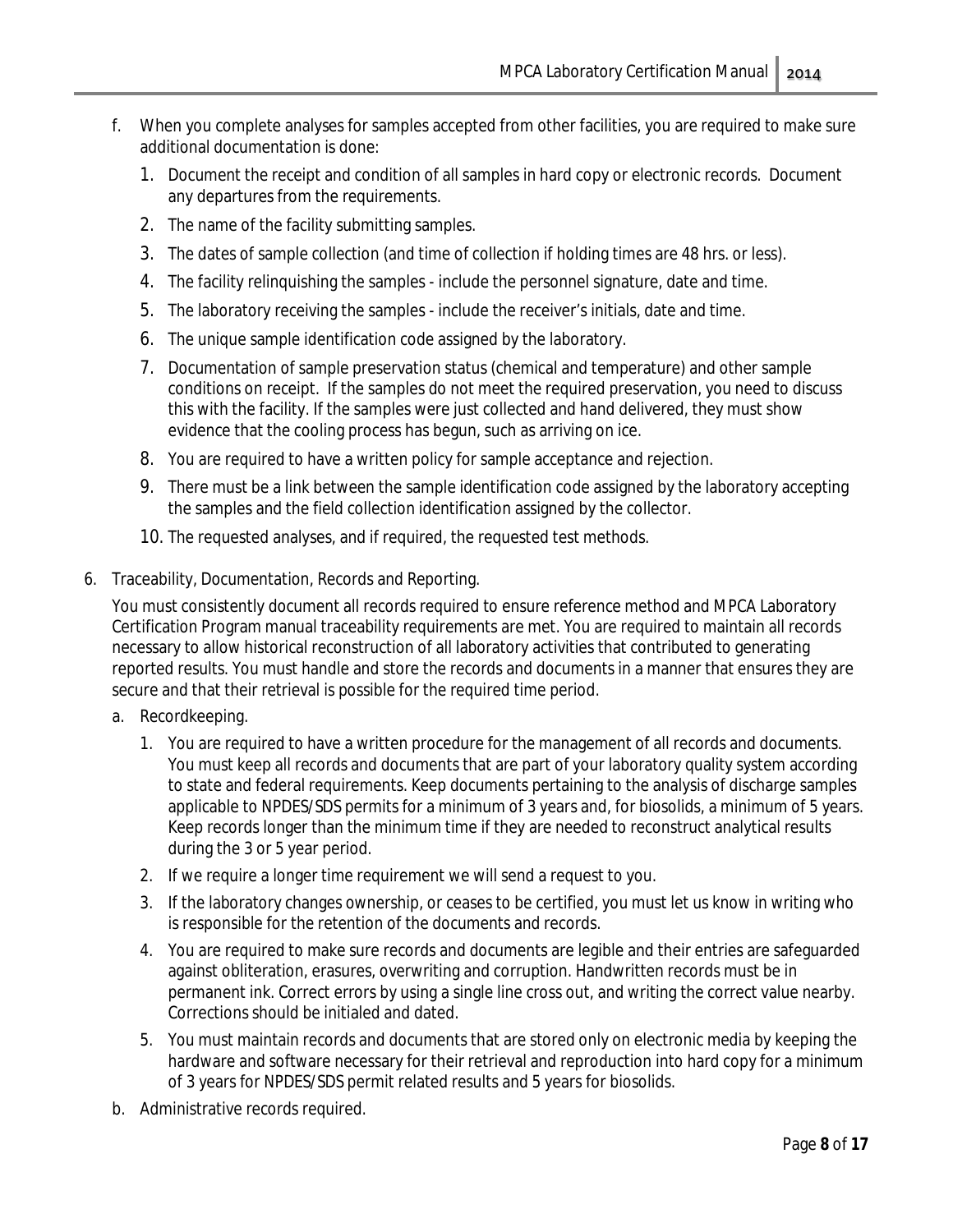- 1. Retain laboratory certificates.
- 2. Maintain records of initial demonstration of capability (IDC) for each analyst required to perform the testing.
- 3. Maintain copies or access to the currently approved method references, quality documents, the MPCA Laboratory Certification Program manual, along with other regulations, as needed.
- c. Analytical records. You need to maintain all analytical and technical records containing raw and derived data. See below for examples:
	- 1. Collection and arrival dates and times of samples received for analysis, where applicable.
	- 2. Analysis and preparation dates (and times for tests with holding time of 48 hours or less).
	- 3. Preservation status of samples on arrival at the laboratory, where applicable.
	- 4. Measurements of laboratory support equipment associated with sample analysis and storage.
	- 5. Identity of laboratory personnel preparing and testing samples.
	- 6. Identification of the analytes or analyte groups analyzed in samples.
	- 7. Preparatory methods that are used for sample digestions and extractions.
	- 8. Methods of analysis used for samples.
	- 9. Results of sample analysis, including the units.
	- 10. Traceability of standards and reagents used to perform preparation and analysis.
	- 11. Initial and continuing calibration data associated with samples analyzed.
	- 12. Calibration verification information.
	- 13. Raw data for analytical instrument calibrations and samples.
	- 14. Results of quality control samples associated with samples analyzed.
	- 15. Corrective actions associated with samples analysis.
	- 16. Maintenance performed on laboratory support equipment and analytical instruments.
	- 17. Environmental conditions, when crucial to the test method, at the time samples are prepared or analyzed.
	- 18. Reports of final results submitted to clients or the MPCA.
- d. Standards, Reagents and Reference Materials.
	- 1. You are required to use standards and reagents that meet the purity requirements in the approved methods.
	- 2. Use reference materials, when available, that are traceable to (NIST) standard reference materials (SRMs) or commercially available reference materials traceable to international or NIST SRMs.
	- 3. You are required to retain records for all standards, reagents, and bacteriological media.

Stock standards and reagents: Record: Vendor/Manufacturer name, Certificate of Analysis, Lot number, Date of Receipt, and expiration date. Include on the reagent or standard container, the date received and opened. In case there is no expiration date supplied by the manufacturer, contact them for the expiration date; for some solid reagents or for acids, the vendor typically may not supply an expiration date, in these cases, they are assigned by the laboratory.

When the laboratory is preparing a reagent or standards: Record: the identification of the stock, preparation date, the method of preparation (initial and final amounts of each), the preparer's initials, and the expiration date.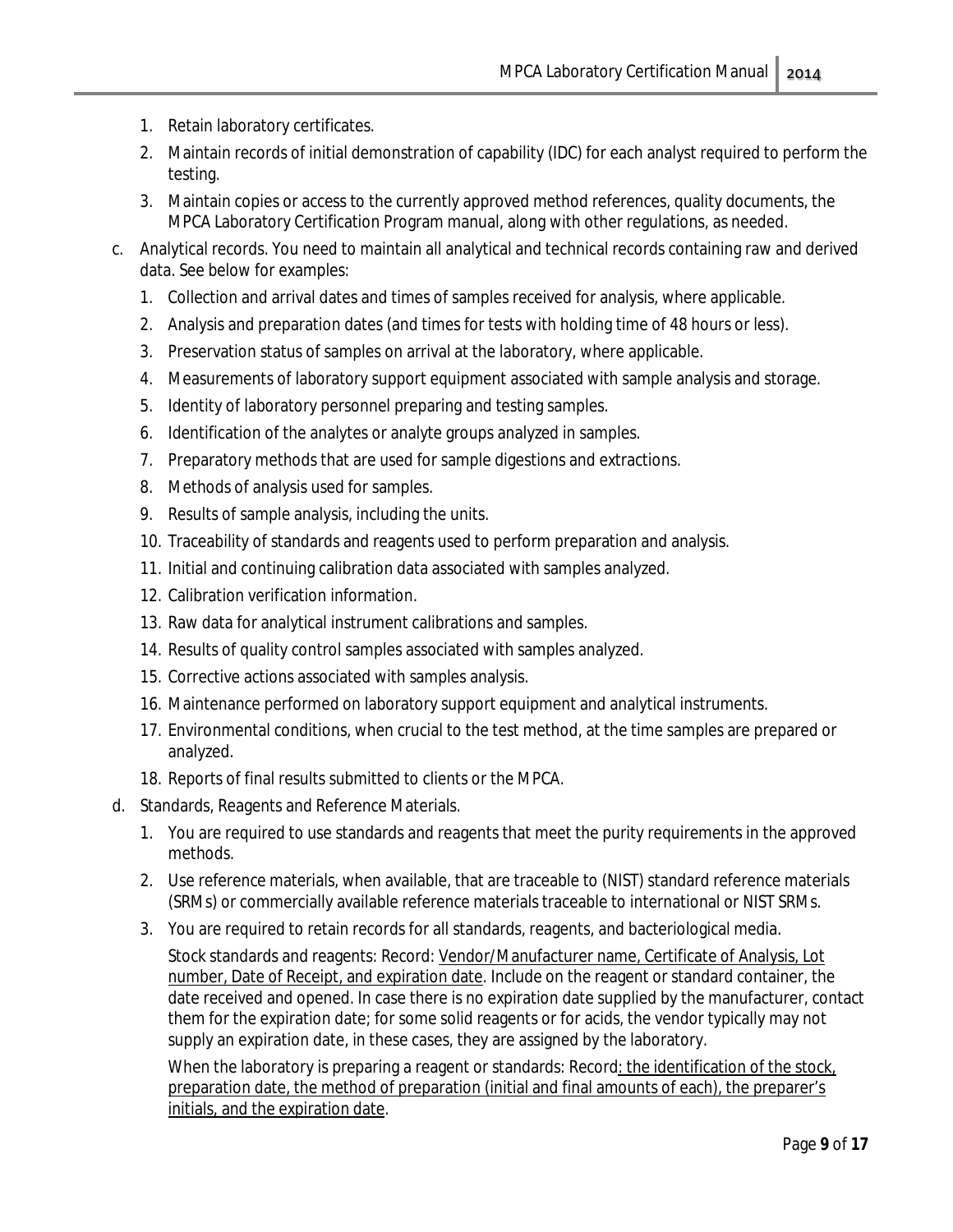If these are prepared each day of use, and not retained beyond the analysis day, the method of preparation must be in the SOP. This is needed unless the information is recorded each time so that there is clear traceability to the standards and reagents that were used.

- 4. The storage specifications of the reagents, standards, and consumables must be in accordance with the manufacturer instructions and done in a manner that prevents contamination.
- 5. You may not use standards and reagents beyond their expiration dates for quantitation. Prepared solutions should not exceed the expiration date of the stocks used.
- e. Laboratory Reports.
	- 1. If you are performing testing for samples generated by your facility for permit compliance, you are responsible for preparing regulatory reports in a specified format to the MPCA (e.g. the eDMR). You need to report data qualifiers where applicable. Qualifiers apply when the quality control limits were not met and it was not possible to reanalyze the samples; or if there were problems associated with the sample collection or condition; or in situations where the data are estimated.
	- 2. If you complete analysis for other facilities or industries for permit compliance, you must supply the following:
		- (a) Name, address, contact name and telephone # of the lab where samples were analyzed.
		- (b) Lab EPA ID, or other certification ID of the lab where samples were analyzed.
		- (c) Name and address of the client/facility whose samples were analyzed.
		- (d) Sample description/ID provided by the client/facility.
		- (e) The unique sample description/ID code assigned by the laboratory.
		- (f) Test report date.
		- (g) Collect date *(and collection time if holding time is 48 hrs. or less).*
		- (h) Receipt date and time.
		- (i) Parameter name, final result, reporting limit and unit of measure.
		- (j) Analysis method used.
		- (k) Analysis date *(and analysis time if holding time is 48 hrs. or less).*
		- (l) Name and signature of the person authorizing reporting of the results.
		- (m) The laboratory COC (include the temperature upon receipt if cooling is required).
		- (n) If the parameter requires that an MDL be reported, then report MDL (method detection limit) along with the RL (reporting limit).
		- (o) The sample batch QC results.
		- (p) Dilution factors: The MDL and/or reporting limit must be adjusted by the dilution factor.
		- (q) Applicable data qualifiers associated to the affected results.
		- (r) If you have to supply a revised report, clearly explain the reasons for the revision, the date of revision, and reference the original report.
	- 3. Pre-Treatment: If you have a signed written agreement from an industry that the reports may be issued without all the contents above, this agreement must be kept on file. You are required to be able to supply all the contents above, including the laboratory quality control results, if request by us or by the industry.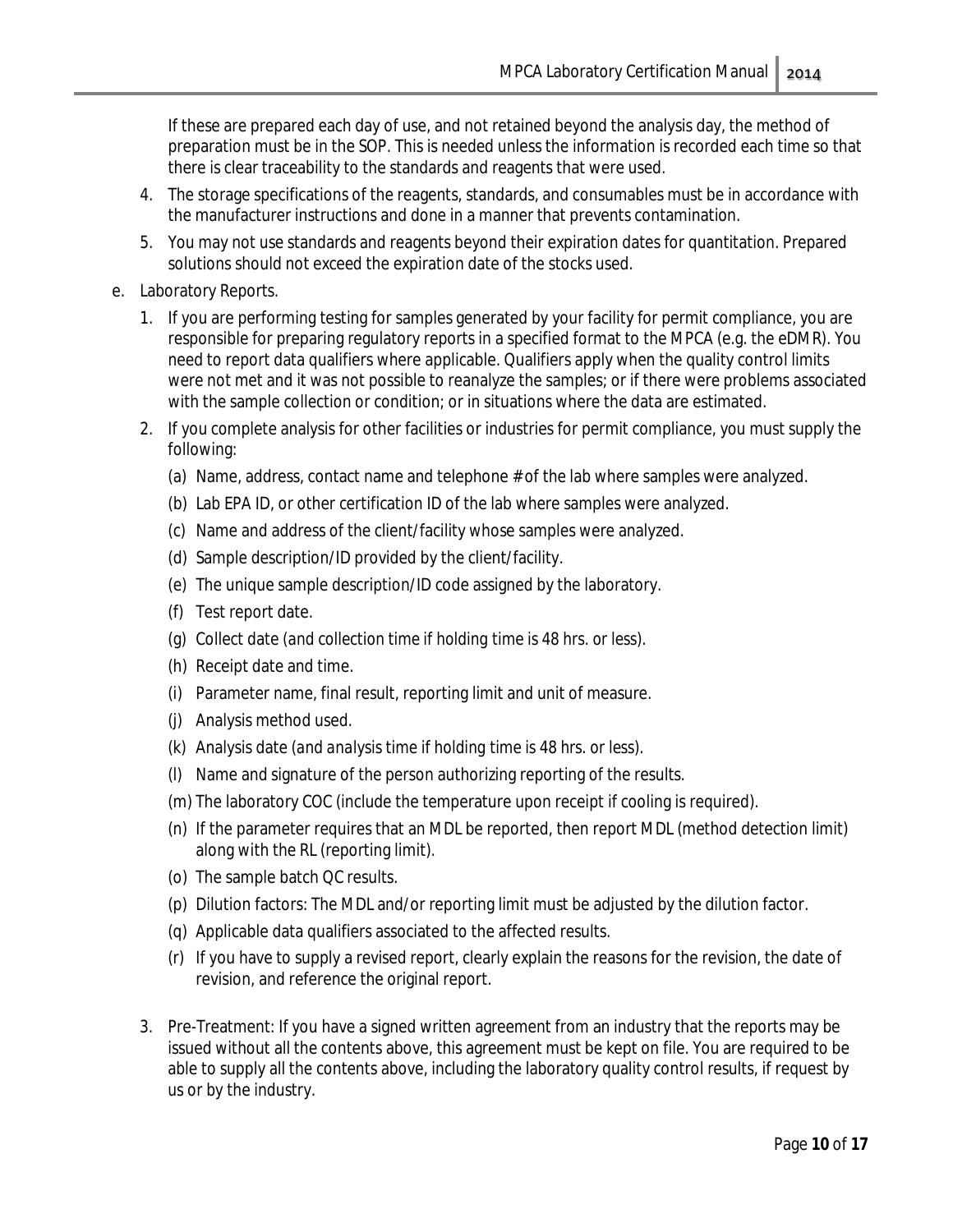- 4. Subcontract results. You should review reports supplied by subcontract laboratories to make sure the reports include the laboratory certification ID; also review qualifiers applicable to results. Any analysis data, including reporting limits and data qualifiers that are transferred into another format (e.g. the eDMR), must be transcribed correctly.
- <span id="page-10-0"></span>7. Quality Control Requirements.

The purpose of the content in the Quality Control Requirement section is to provide specific requirements, and clarification, when they are **not** sufficiently addressed in the analytical method or their associated quality control references. These QA/QC elements are required by 40 CFR 136.7, when applicable. Additional information on specific subjects can be found on the MPCA Quality System webpage: [www.pca.state.mn.us/ktqh3d9.](http://www.pca.state.mn.us/ktqh3d9)

<span id="page-10-1"></span>a. Instrument Calibration.

Initial calibrations are performed when the instrument is set up and whenever calibration-verification criteria are not met. Verify the calibration before generating sample results. When there are method requirements for the frequency of the initial calibration and calibration verification, the method criteria must be met when it is more stringent. Calibrations establish a relationship between the instrument response and the analyte concentration and must include a sufficient number of non-zero standards that is appropriate for the calibration model, the instrument and its intended use.

Sample results must not be reported if the sample response is above the response of the highest calibration standard. For some technologies (such as ICP, ICPMS), results may be quantified above the highest calibration standard but within the linear dynamic range, as allowed in the method.

If there is an agreement or requirement to report the parameter to the method detection limit, the result between the MDL and RL requires qualification as estimated.

Initial Calibration and Verification requirements:

- 1. You must use the calibration model appropriate for the instrument.
- 2. You must reference or include calculations, integrations, and equations used to generate the calibration curve. Note: certain instruments are tuned to conform to a universally accepted scientific law or scale, such as DO meters, ion selective electrodes, and pH meters, which are adjusted or tuned according to their specific principals and therefore do not require a calibration equation in the SOP.
- 3. You must use at least the minimum number of standard concentrations for calibrations, which is 3 non-zero standards. Some exceptions are: Dissolved Oxygen (DO) meters; and ICP / ICPMS calibrations which may be calibrated with fewer standards in accordance with the approved methods.
- 4. Non-linear calibrations will require additional calibration standards.
- 5. Six calibration standards are required if the calibration model is quadratic.
- 6. The concentration of the standards chosen to establish a calibration function should be at approximately equally spaced intervals and cover the expected concentration of the samples.
- 7. The laboratory must specify how the instrument is zeroed and the treatment of calibration blanks.
- 8. The low standard should be at or below the reporting level.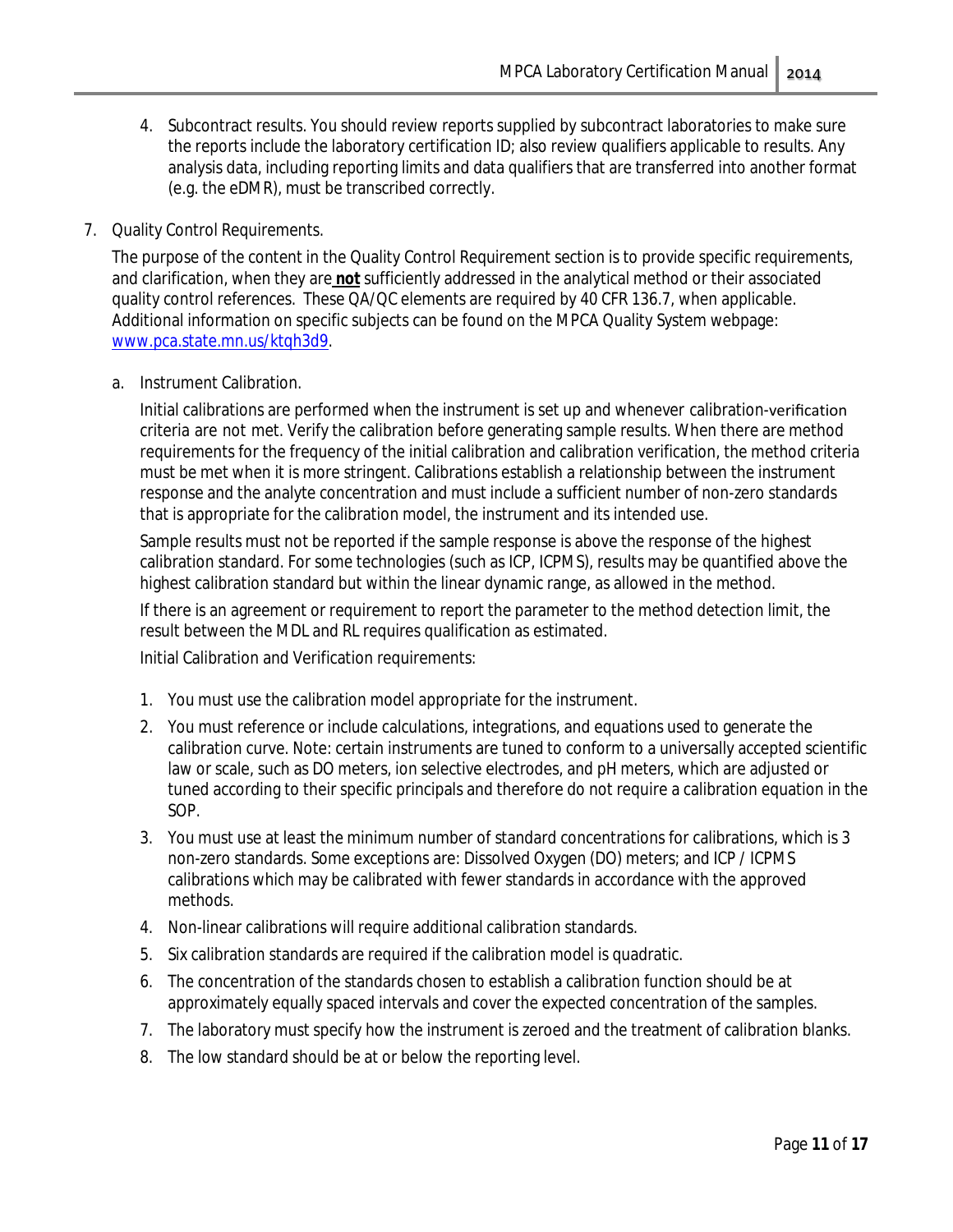9. You must compare the calibration curve generated to the acceptance criteria. The type of criteria chosen and the acceptance range shall be appropriate for the type of analytes quantitated and the calibration model selected.

Inorganic methods and organic methods using a linear fit typically require a correlation coefficient  $(R)$  >  $/ = 0.995$ .

For ISE and pH electrodes, compare the slope to the manufacturer's criteria.

- 10. If the method does not specify the acceptance criteria for the initial calibration, the criteria in an equivalent method may be used.
- 11. If the initial calibration criteria cannot be met, you need to evaluate the cause. If it is due to a single standard, a troubleshooting measure you may take is to re-prepare and reanalyze the standard.

As long as the minimum number of calibration standards required are present, there are acceptable policies for removing either the highest or lowest calibration point. Middle point calibration standards must not be removed.

- 12. You need to verify all initial instrument calibrations after they are generated with a second source standard (with the exception of DO meters). When a factory calibration is used, additional verification is necessary. Verification must be done with at least three standards that cover the operational range and the accuracy of each standard must meet the manufacturer's criteria.
- 13. All sample results must be generated after the calibration curve meets the acceptance criteria.
- 14. You are required to complete calibration verification each day the instrument is used or with the frequency specified in the method. The standard recoveries must meet the acceptance limits of the second source standard (unless otherwise specified).
- 15. You must dilute samples if they exceed the highest calibration standard (unless otherwise specified). It is best to use the lowest dilution necessary to obtain a response within the calibration range.
- 16. You need to perform a new calibration after instruments undergo maintenance that could affect instrument response, and when their continuing calibration cannot be verified. When a factory calibration is used, additional verification is necessary. Verification must be done with at least three standards that cover the operational range and the accuracy of each standard must meet the manufacturer's criteria.
- 17. Since calibrations apply to the generation of sample data, make sure to retain these records for the additional time needed to reconstruct the permit and biosolids sample results for the required time period for the covered program.
- 18. Other requirements:

You need to select the simplest linear calibration function unless a non-linear function provides a documented improvement. You may not use non-linear functions to compensate for instrument problems, such as: saturation, insensitivity, or malfunction.

Once you have selected a calibration model, established the calibration function, and finalized the initial calibration, you may not change the model or function after samples have been analyzed without performing another calibration.

You may use weighted algorithms or reduction techniques, unless they are used to compensate for instrument saturation, insensitivity or malfunction.

You are not allowed to use calibrations that are forced through zero, unless explicitly allowed in the approved method. However, average response factors and automatic zeroing as part of an initial calibration is allowed when written in applicable methods.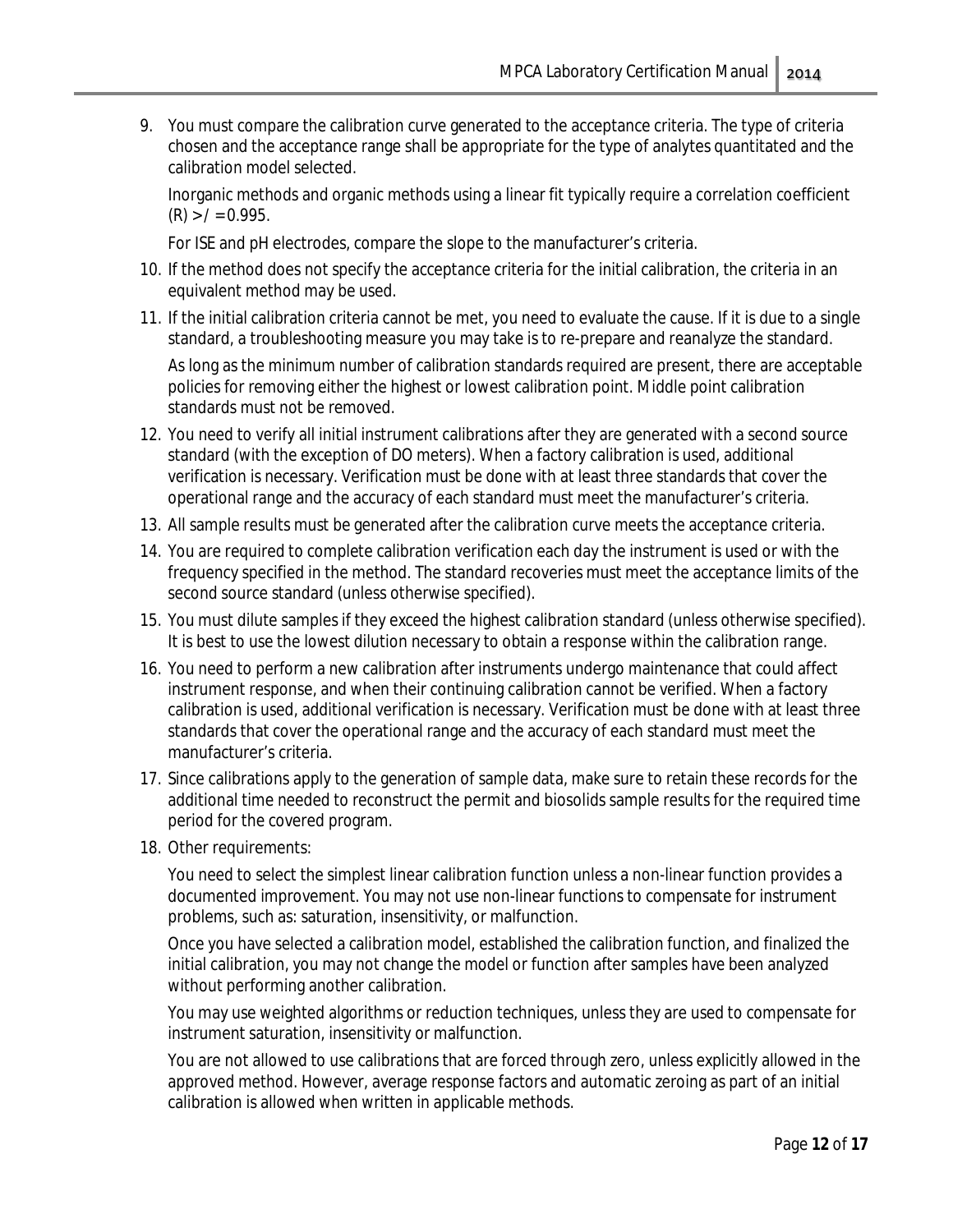- <span id="page-12-0"></span>b. Initial Demonstrations of Capability (IDC).
	- 1. You are required to have personnel with the education, training, or experience that allows them to meet the requirements in the test method and in this manual. You must have procedures for training and maintain records that show analysts are capable of completing the required tasks.
	- 2. Analysts are required to be able to demonstrate proficiency in performing the method and obtaining accurate results for each certified parameter for which they generate results.
	- 3. If the approved methods include specific demonstration of capability procedures and criteria, then use the method instructions. If the method or quality control sections do not include this information, you must determine and document your own procedures and criteria.
	- 4. Typically, an initial demonstration of capability (IDC) includes analysis of a reagent or method blank that is less than the lowest reporting limit, along with at least four laboratory control samples (LCSs) which meet the method or laboratory acceptance criteria for accuracy and precision.
	- 5. Microbiology methods require correct identification and quantification, along with method precision.
	- 6. IDC records must be provided when requested.
- <span id="page-12-1"></span>c. Method Detection Limit.
	- 1. Unless the method detection limit (MDL) is not required for a specific test, you must establish the MDL for each test and instrument. Use an acceptable procedure, such as the procedure in 40 CFR Part 136, Appendix B, unless otherwise specified.
	- 2. MDL studies should be done each year, and are also required when there is a change in the method or instrumentation that has an effect on the sensitivity. Alternatively, the MDL can be verified each year using a defensible procedure.
	- 3. You must include the sample processing steps in the MDL study. MDL verifications, if done, must take into account the processing steps.
	- 4. It is recommended the MDL study be completed over at least a 3 day period to obtain a more representative result. The MDL results should be evaluated using accuracy, precision, and response. It is recommended that the standards recover  $\sim$  50-150% of the true value, the RSDs are </= 20%, and the response of the standards have ~3 x the response of the method blank.
	- 5. Reporting limits (RL) must be above the MDL, and are recommended to be set between 2 and less than 10 times the MDL result.
	- 6. When MDL studies are required and there are multiple instruments in the laboratory for the same test, you need to complete studies for each instrument. Establish a policy of which MDL and RL will be used. One recommendation is to use the highest MDL and RL for the specific analytical method for all like instruments.
	- 7. Tests where MDLs are not required: DO, BOD, CBOD, titration tests, tests where analyzing a fortified sample is impossible, and gravimetric tests. For these tests, the laboratory must establish the test's sensitivity and reporting limit.
- <span id="page-12-2"></span>d. Batch: Refer to the definitions in Attachment 1.
- <span id="page-12-3"></span>e. Blanks.
	- 1. A reagent blank consists of reagent water and all reagents (including preservatives) that normally are in contact with a sample during the entire analytical procedure.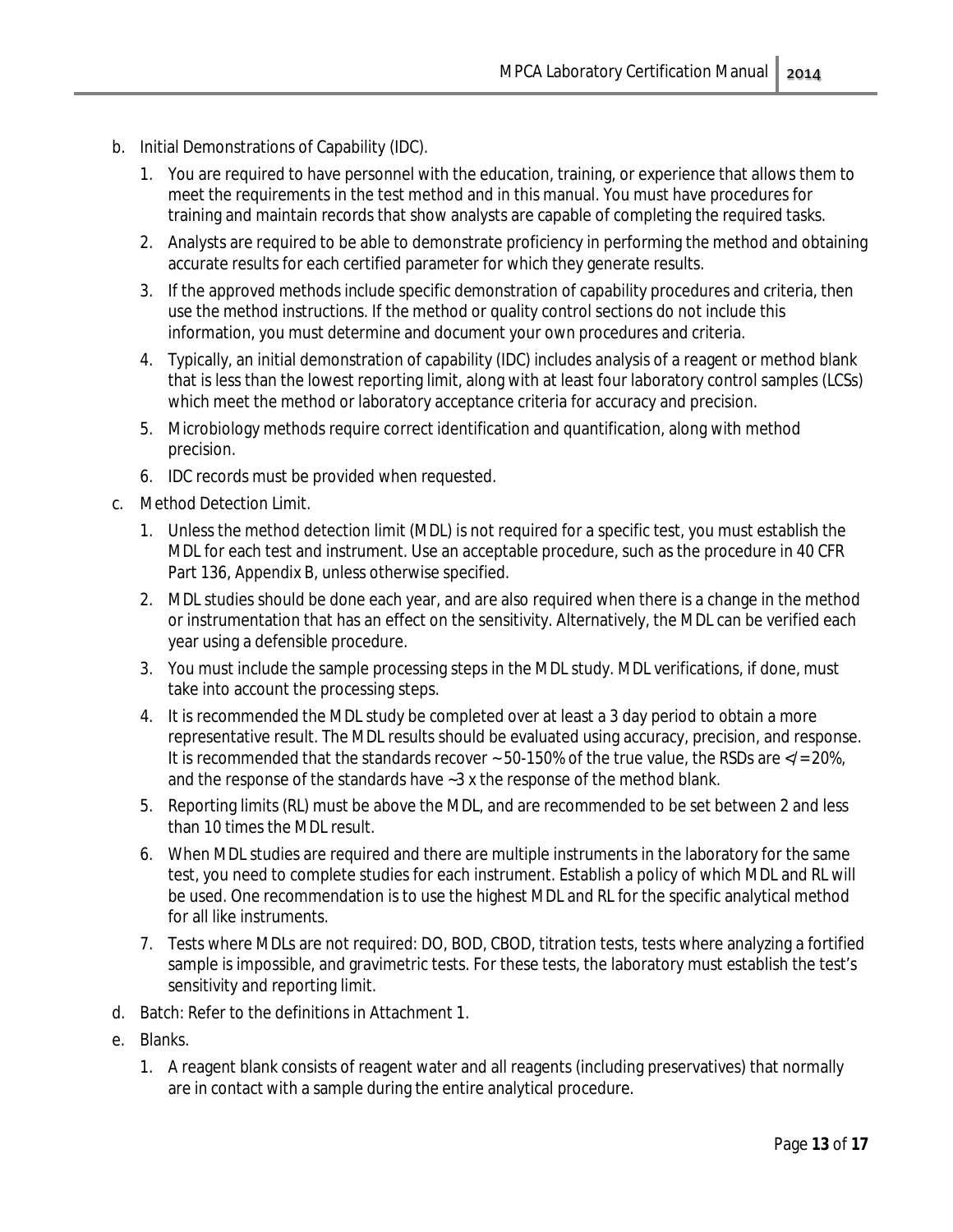- 2. Method blanks are reagent blanks that are prepared with the samples. These blanks are used to determine whether the reagents and the preparative analytical steps contribute to measurement uncertainty or may be a source of potential contamination.
- 3. As a minimum, you must include one method blank with each sample set (batch) on a 5% basis (1 per 20 samples) or each day samples are analyzed, unless otherwise specified.
- 4. If unacceptable contamination is present in the method blank, identify and eliminate the source.

Typically, sample results are suspect if the method or reagent blank result is equal to or greater than the reporting level (unless the sample concentration is at least 10 times the method blank result).

Samples analyzed with an associated blank that has unacceptable contamination must be reprepared and reanalyzed when possible; if reanalysis is not possible, the affected sample results must be qualified.

- 5. The method blank, along with other QC and the samples, are analyzed only after the calibration has been verified.
- <span id="page-13-0"></span>f. Laboratory Control Sample.
	- 1. A laboratory control sample (LCS) is a reagent water sample to which a known concentration of the analyte(s) of interest have been added.
	- 2. An LCS is used to evaluate laboratory performance and analyte recovery in a clean matrix.
	- 3. At a minimum, you are required to include one LCS with each sample set (batch) on a 5% basis (1 per 20 samples) or each day samples are analyzed. Process the LCS through all sample preparation and analysis steps.
	- 4. Evaluate the LCS for percent recovery of the added analytes by comparing results to method specified limits, control limits, or other approved criteria. If the LCS acceptance criterion is not included in the method, use control limits to generate your laboratory's acceptance limits.
	- 5. If LCS results are out of control, take corrective action, including re-preparation and reanalysis of associated samples if required. When the LCS recovery is higher than the upper control limit and the samples are below the RL, no reanalysis or data qualification is required.
	- 6. The LCS concentration should be high enough to be measured precisely, but not so high as to be irrelevant to measured environmental concentrations. For methods with a calibration curve, the LCS should be near the middle of the calibration curve and must never exceed the highest calibration standard.
	- 7. If you don't have enough sample, for methods that require an MS/MSD, you may substitute an LCS/LCSD for precision.
- <span id="page-13-1"></span>g. Matrix Spike.
	- 1. A Matrix Spike (MS) is an additional portion of a sample to which a known amount of the analyte(s) of interest is added before sample preparation. For some parameters, an MS is not appropriate.
	- 2. The MS is used to evaluate analyte recovery in a sample matrix.
	- 3. If an MS is feasible and the method does not specify MS frequency requirements, then include at least one MS with each sample set (batch) on a 5% basis (1 per 20 samples) or each day samples are analyzed.
	- 4. It is recommended that the MS concentration be at the same concentration as the LCS so that the analyst can compare the recoveries to evaluate the matrix effect. If possible, estimate the amount of the analyte in the sample, so that a high background level does not have an adverse effect on the MS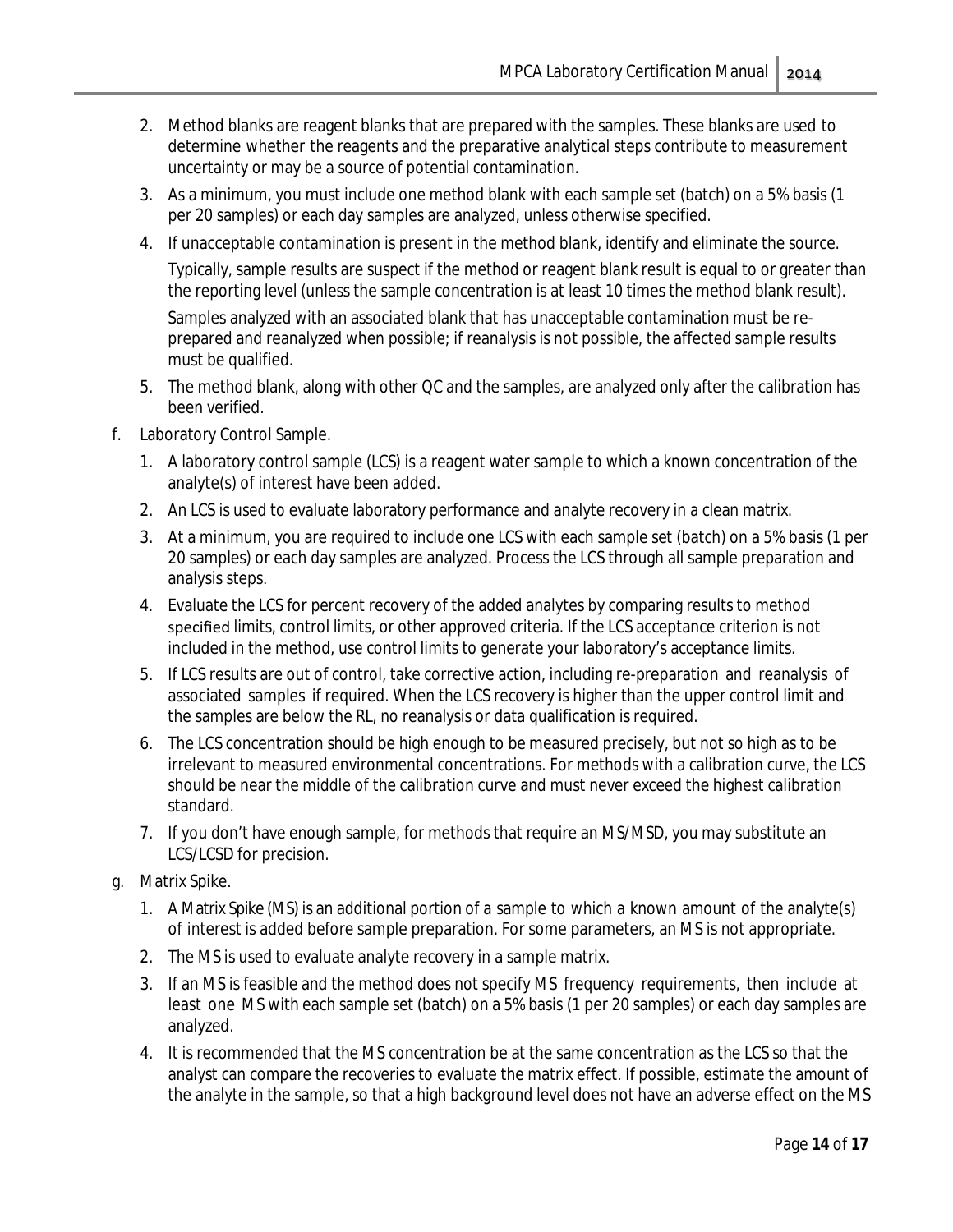recovery. When the analyte background is more than 4-5x the matrix spike concentration, the accuracy of the recovery may be affected.

- 5. Evaluate the MS for percent recovery of the added analytes by comparing results to method specified limits, control limits, or other approved criteria. If the MS criterion is not included in the method, use control limits to generate your acceptance limits.
- 6. If MS results are out of control, then take corrective action to try to rectify the matrix effect. If this is not possible, qualify the results.
- <span id="page-14-0"></span>h. Matrix Spike Duplicate (MSD) or Sample Duplicate.
	- 1. Duplicate samples and/or MSD samples are analyzed to assess precision on an ongoing basis.
	- 2. The method may indicate when a sample duplicate or an MSD is more appropriate. If samples are typically reported as <RL, an MSD is a more appropriate evaluation of precision.
	- 3. An MSD is a second portion of the sample described above to which a known amount of the analyte(s) of interest is added before sample preparation. The added concentration should be the same as the MS.
	- 4. If the method does not specify a frequency, then at a minimum, include one duplicate sample or one MSD with each sample set (batch) on a 5% basis (1 per 20 samples) or each day samples are analyzed. MSD or duplicate samples are processed as independent samples through the entire sample preparation and analysis.
	- 5. Evaluate MSD results for precision and accuracy (precision alone for duplicate samples). Refer to the approved method specific acceptance criteria for MSDs or duplicate samples. If the precision criterion is not included in the method, use control limits to generate your acceptance limits.
	- 6. If MSD results are out of control, then investigate the cause and take appropriate corrective action. If duplicate results are out of control, then re-prepare and reanalyze the samples; if it is not possible to reanalyze the duplicate or MSD, qualify the results.
- <span id="page-14-1"></span>i. Internal Standard.
	- 1. Internal standards are used for organic analyses by gas chromatography/mass spectrometry (GC/MS), some GC analyses, some ion chromatography (IC) analyses, and some metals analyses by inductively coupled plasma/atomic emission spectrometry (ICP/AES) and inductively coupled plasma /mass spectrometry (ICP/MS).
	- 2. An internal standard is a unique analyte included in each standard and added to each sample or sample extract/digestate just before sample analysis. Internal standards should mimic the analytes of interest but not interfere with the analysis.
	- 3. Choose an internal standard whose retention time or mass spectrum is separate from the analytes of interest and that elutes in a representative area of the chromatogram. Internal standards are used to monitor retention time, calculate relative response, or quantify the analytes of interest in each sample or sample extract/digestate.
	- 4. When quantifying by the internal standard method, measure all analyte responses relative to this internal standard, unless interference is suspected. Refer to the approved method for specific internal standards and their acceptance criteria.
	- 5. If internal standard results are out of control, take corrective action, including re-analysis if required.
- <span id="page-14-2"></span>j. Surrogates.
	- 1. Surrogates are used for organic analyses to evaluate method performance in each sample.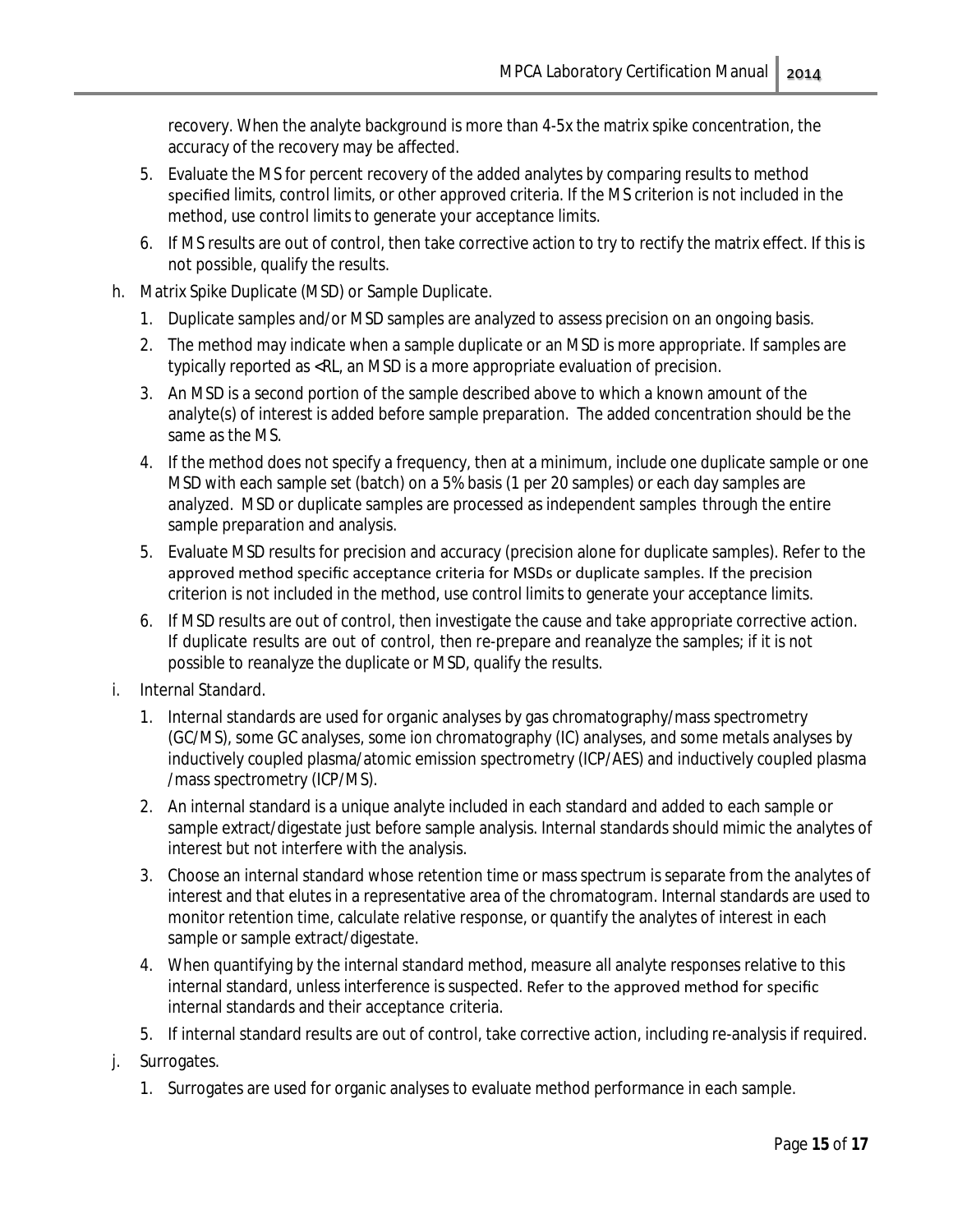- 2. A surrogate standard is a known amount of a unique compound added to each sample before extraction. Surrogates mimic the analytes of interest and are compounds unlikely to be found in environmental samples.
- 3. Surrogates are introduced to samples before extraction to monitor extraction efficiency and percent recovery in each sample. Surrogate limits are typically established using laboratory control limits.
- 4. If surrogate results are out of control, take corrective action (including re-preparation and reanalysis, if possible). Because surrogates are supposed to mimic the behavior of the target analytes, surrogate failures should be qualified and an assessment included in the final report of the possible impact of the failure on the sample data reported.
- <span id="page-15-0"></span>k. Control Limits.
	- 1. Control limits are generated for both accuracy and precision when needed. There are acceptable procedures that can be referenced to evaluate laboratory performance.
	- 2. The laboratory may use the default (fixed) limits if they are specified in the approved method; if they are not specified then the laboratory must generate their own control limits.
	- 3. Laboratory generated limits should be evaluated at least each year and assessed to make sure they reflect expected performance of the technology.
- <span id="page-15-1"></span>l. Corrective Actions.
	- 1. QC data that are outside the acceptance limits are evidence of unacceptable error in the analytical process. Corrective action begins with analysts who are responsible for knowing when the analytical process is out of control. Analysts must initiate corrective action when a QC check exceeds acceptance limits or when sample data are out of control.
	- 2. Take corrective action promptly to determine the source of error. Do not report the data until the cause of the problem is identified and corrected, whenever possible. In cases where the sample results must be reported with QC data that are outside the limits, the sample results must be qualified.
	- 3. Qualifying data does not eliminate the need to take corrective actions, but allows analysts to report data of known quality when it is either impossible or impractical to re-analyze the sample(s).
	- 4. Maintain records of all out-of-control events, determined causes, and corrective action taken. The goal of corrective action is not only to eliminate such events, but also to reduce repetition of the causes.
	- 5. Analysts need to communicate the out-of-control event (e.g., QC outliers, hold time failures, loss of sample, equipment malfunctions, and evidence of sample contamination) to the person responsible for the laboratory's quality system.
	- 6. Corrective actions should be considered for the following situations (unless otherwise directed in the method):
		- a. calculation or transcription errors;
		- b. sample was not prepared and/or not analyzed according to the SOP and the approved method;
		- c. QC failures.
			- i. For QC failures, reanalyze it, if the second analysis fails, locate the source of the problem and re-prepare and reanalyze the affected samples when possible.